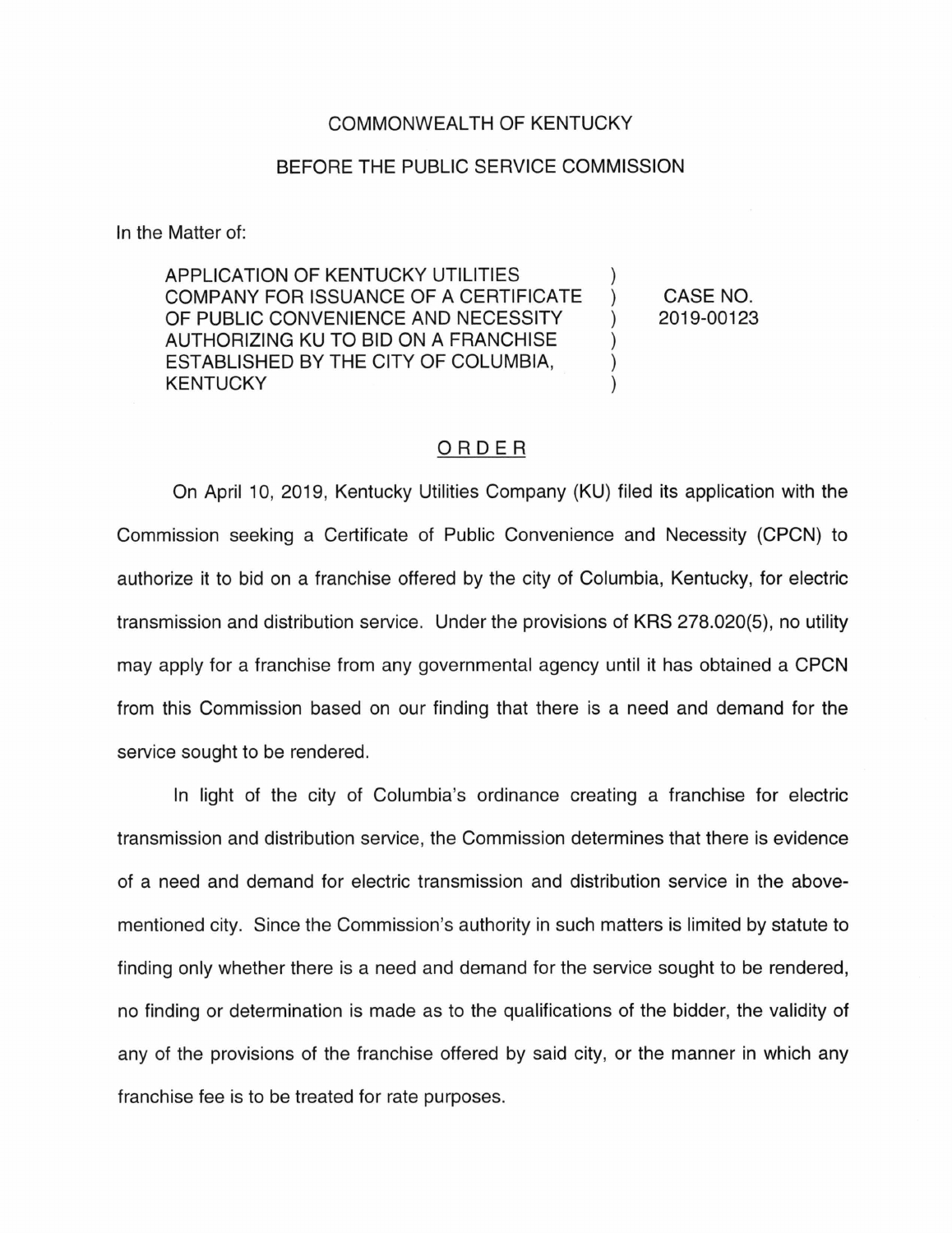IT IS THEREFORE ORDERED that:

1. KU is granted a CPCN that authorizes it to bid on a franchise offered by the city of Columbia, Kentucky, for electric transmission and distribution service.

2. If KU is not the successful bidder, KU shall, within ten days of the award of the franchise at issue, file with the Commission a written notice stating that KU was not the successful bidder.

3. If KU is the successful bidder, KU shall, within ten days of the award of the franchise at issue, file with the Commission a copy of the executed franchise agreement and a statement disclosing the amount of the initial franchise fee.

4. If KU is the successful bidder, KU shall, within ten days of an increase or decrease in the amount of the initial franchise fee set forth in the franchise agreement, tile with the Commission documentation setting forth the revised fee.

5. Any documents filed pursuant to ordering paragraphs 2, 3, or 4 of this Order shall reference the number of this case and shall be electronically submitted via the Commission's electronic Tariff Filing System.

6. This Order shall not be construed as granting a CPCN to construct utility facilities in said city.

7. This case is closed and removed from the Commission's docket.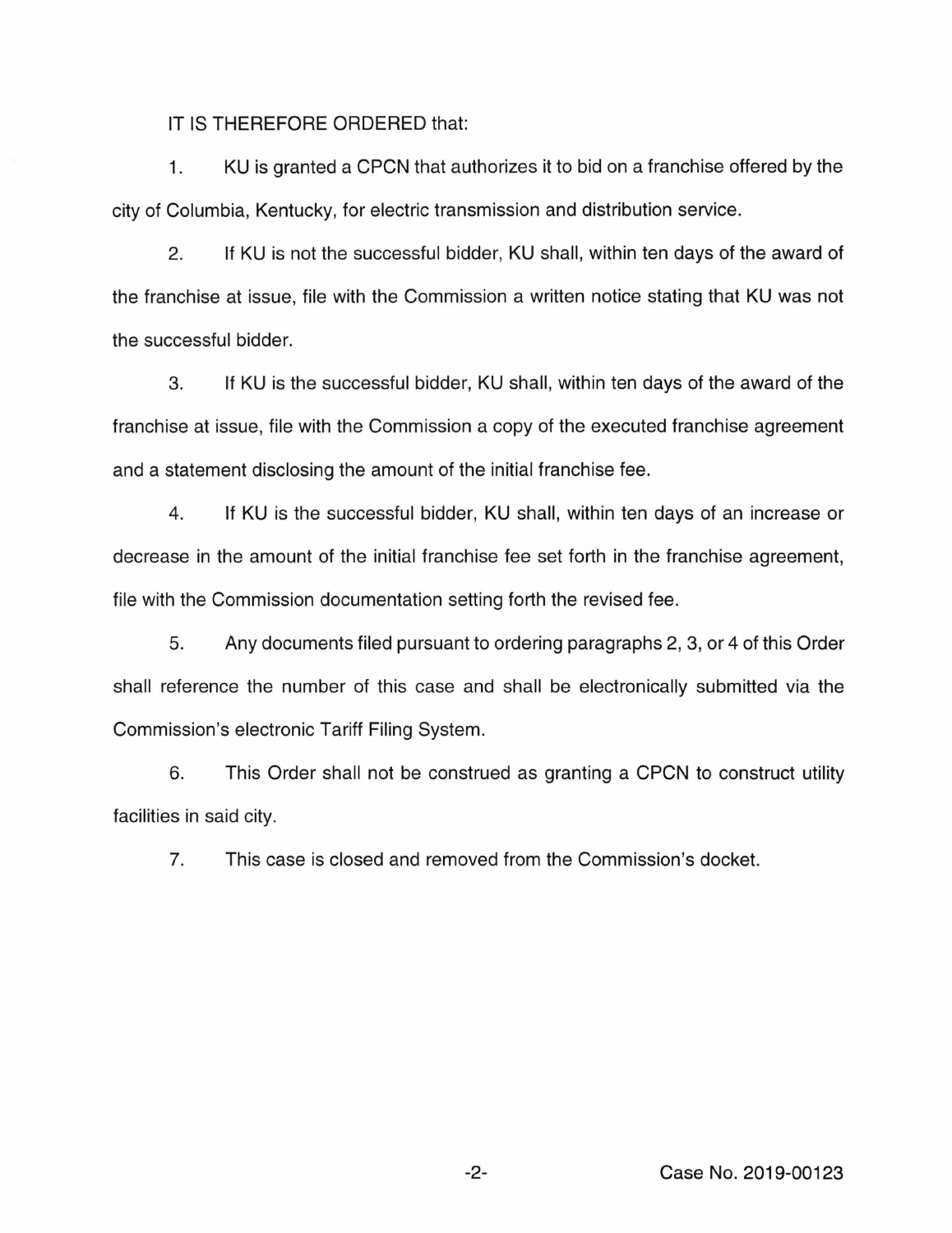By the Commission

ENTERED APR 1 7 2019 KENTUCKY PUBLIC SERVICE COMMISSION

ATTEST:

Quen K. Vunson

Case No. 2019-00123